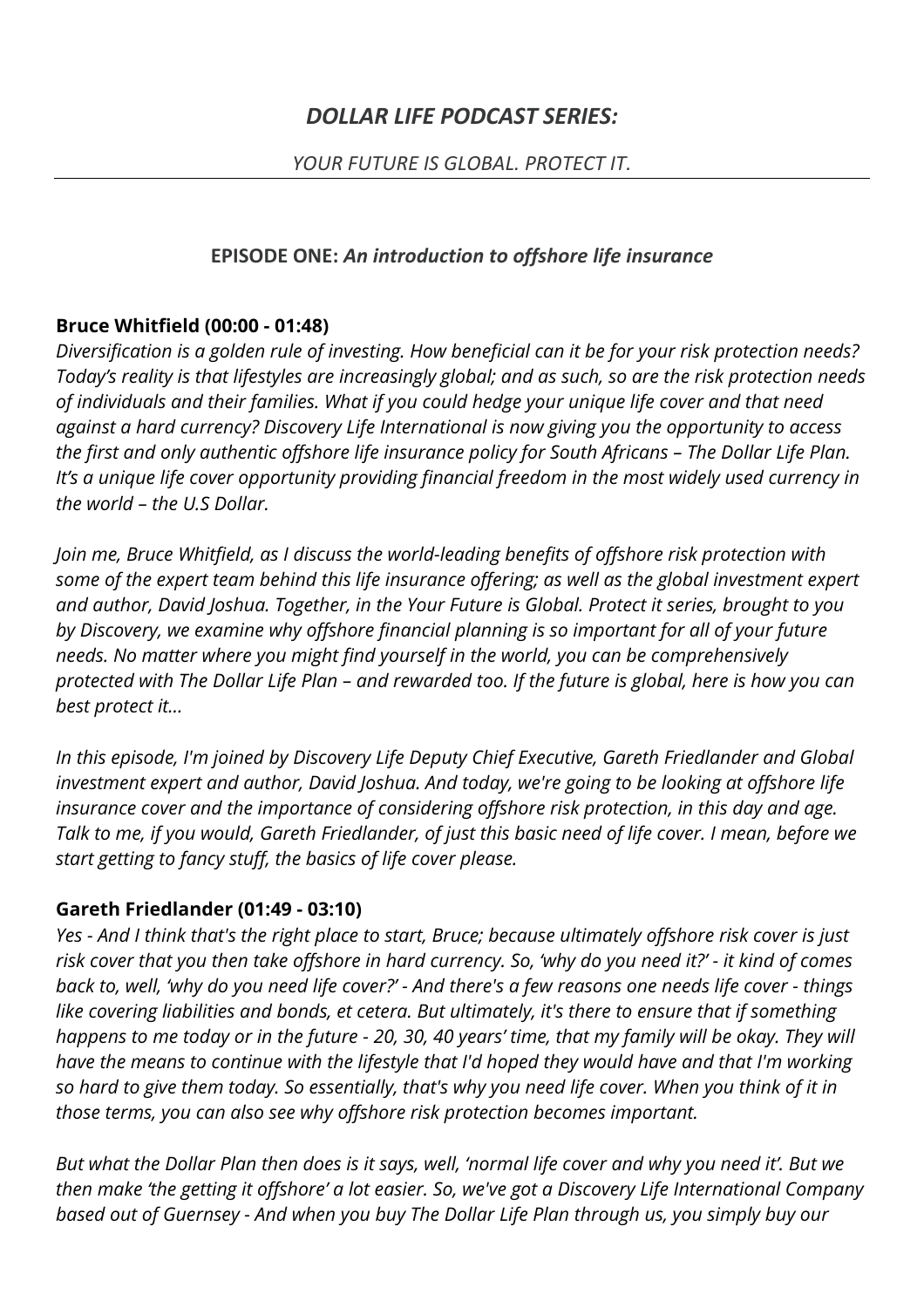*home-grown life insurance. But we then take it offshore and put it into dollars, and that's where it sits and it pays out.*

### **Bruce Whitfield (03:11 - 03:34)**

*David, when we look at investments, we're familiar with this concept of diversifying your investments globally. We're familiar with this idea that South Africa is less than 1% of global GDP, less than 1% of the value of global stock markets. It makes complete sense, therefore, to diversify our investments. Do the same principles then apply when it comes to insurance?*

# **David Joshua (03:35 - 05:09)**

*Thank you, Bruce. Absolutely. Financial planning has two elements to it, and those are investments and insurance. And they are really two sides of the same coin. What's so interesting about South Africa, is given its very unique past and history, is what's normal here just isn't normal globally.*

*In most countries across the world, you would automatically think about externalizing - what we call externalizing - most places, just call, diversifying globally.* 

*You pointed out that we're less than 1% of global stock markets; we're less than 1% of global domestic product we produce - it's actually about 0.4%. And also the Rand is a less than 1% currency, in terms of currencies in global circulation.*

*So, those numbers alone tell you that we're a less than 1% country. And obviously most countries are around about that size. And if you're that size of country, then you want to be using as many tools as you can to diversify your wealth away from single country risk.*

*The Rand also depreciates at around 6% per year against the dollar and also sterling. So there's an added incentive to make sure that your money isn't subject to the volatility that a very small currency inevitably provides in the rand, in particular.*

*When it comes to investments, I'm obviously a very big proponent of a diversified global approach, and I support anything that is going to add to our client's diversification, their optionality and most importantly, their peace of mind. Life insurance does that generally, but The Dollar Life Plan does it specifically by giving clients the gift of global diversification in hard currency.*

### **Bruce Whitfield (05:10 - 05:24)**

*Gareth, when it comes to choosing the dollar as the currency, is it for now – and it probably will be at least for the next 10, 15, 20 years, - the reference currency - But why specifically choose the dollar as the currency of choice here?*

### **Gareth Friedlander (05:25 - 06:11)**

*Why we chose the dollar specifically is because we were looking for a means of creating a vehicle to diversify your risk insurance. And as you say, the dollar is by far the most widely used currency, and we believe gives that sufficient kind of currency risk and hedge.*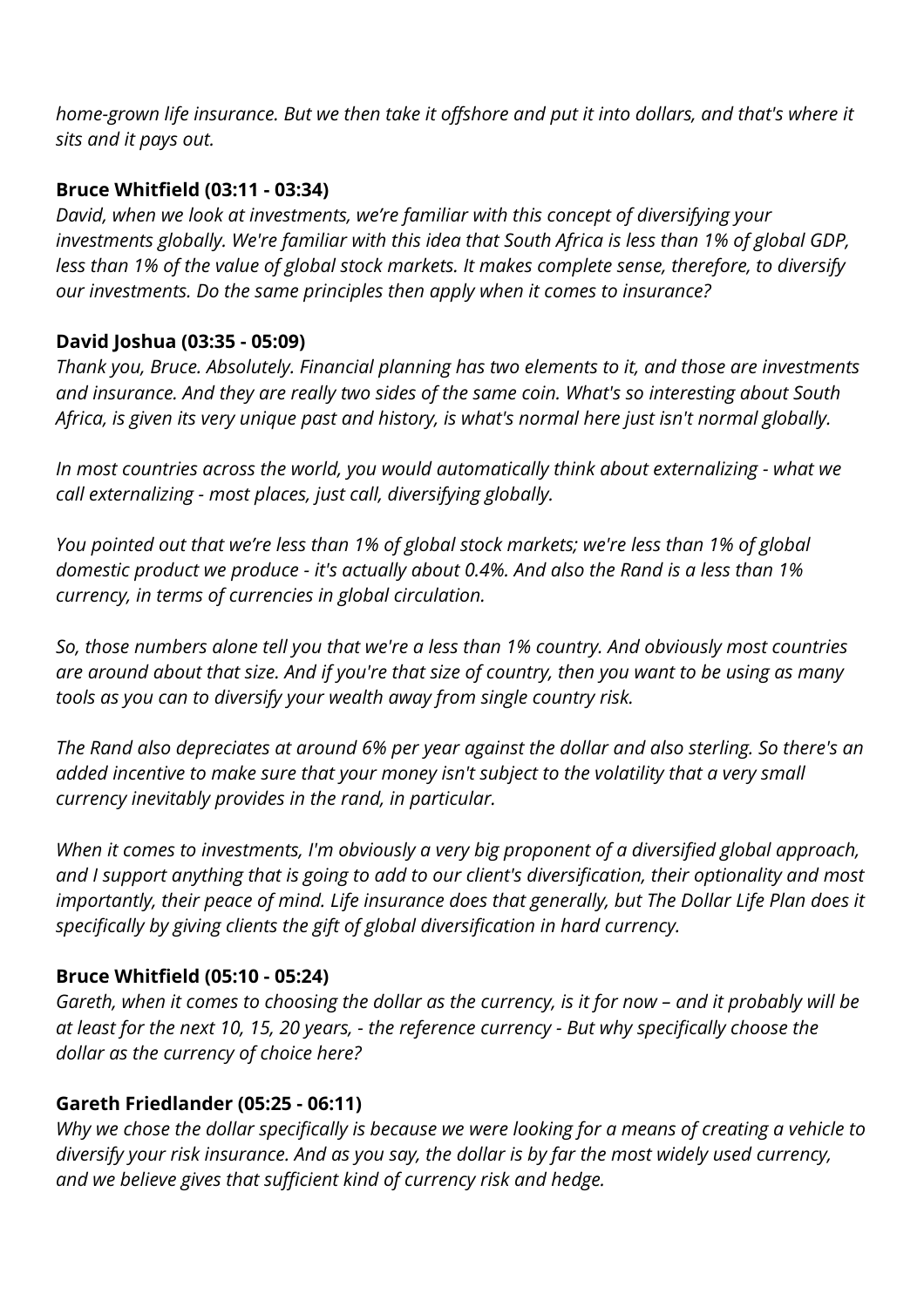*Remember also that at the point of claim - so death or disability or severe illness - if you don't want dollars, you can obviously bring it back. You can pay it out in any other currency. It's just that during the duration of the policy, it's linked to dollars. And we think that provides sufficient hard currency diversification against potential Rand depreciation and volatility.*

## **Bruce Whitfield (06:12 - 06:27)**

*Is life cover just life cover, just life cover? I pay a premium, I meet an untimely and tragic end, and everyone's very, very sad, of course, but then the payment arrives. Does it really matter where the payment comes to? What currency it's paid out in? David, let's ask you that question first - and then I'm interested in Gareth's feedback on that.*

## **David Joshua (06:28 - 06:57)**

*Yeah. So, I'm a huge fan of optionality. And in my life, ever since I've been an adult, I couldn't see maximum three years ahead about what I was going to do, where I was going to be. All of those good things.*

*Now, you massively constrain your optionality if you are in the rand, even just from an externalization perspective - there are limits on that. But also, if you're in another country, the rand isn't terribly useful. You go anywhere in the world; the dollar is tremendously useful. So to answer your question Bruce, cash is king and dollar is the king of the currencies.*

# **Bruce Whitfield (06:58 - 07:19)**

*All right, there you go. Gareth, in terms of the depth of a life insurance product, is there a fundamental difference between life insurance products? Whether I buy one domestically, whether I choose to buy one option or whether I choose to buy another particular product? Is there a fundamental difference in its functionality and what it achieves?*

### **Gareth Friedlander (07:20 - 09:45)**

*So that's a big question Bruce, and I think the answer is quite broad. But let me give you some of my views on that. Life cover in its narrow sense, is simply life cover. You pay a premium, it pays out when you die. The value of what that cover gives you at point of death can vary dramatically from one currency to the next. And as David said really succinctly, when you are trying to protect your family for 30, 40 years in the future - which is essentially what life cover is trying to do - having that comfort that you at least are diversifying your rands - because that is a long time with a lot of uncertainty attached to it - we think is responsible and important.* 

*But then life cover is also the umbrella term for lots of other types of insurance. So, life cover itself; then there's disability, severe illness cover, global education cover. So, there's a number of different types of risk protection that are included under the umbrella term of life insurance. And I think when you start drilling down into that, it is certainly not the case that 'life cover is life cover'.*

*When you think in the context of severe illness: why do you take out severe illness? Well, it's because when a severe illness happens, there's a number of new costs that start to become apparent that aren't necessarily covered by health care insurance. And in the context of where the*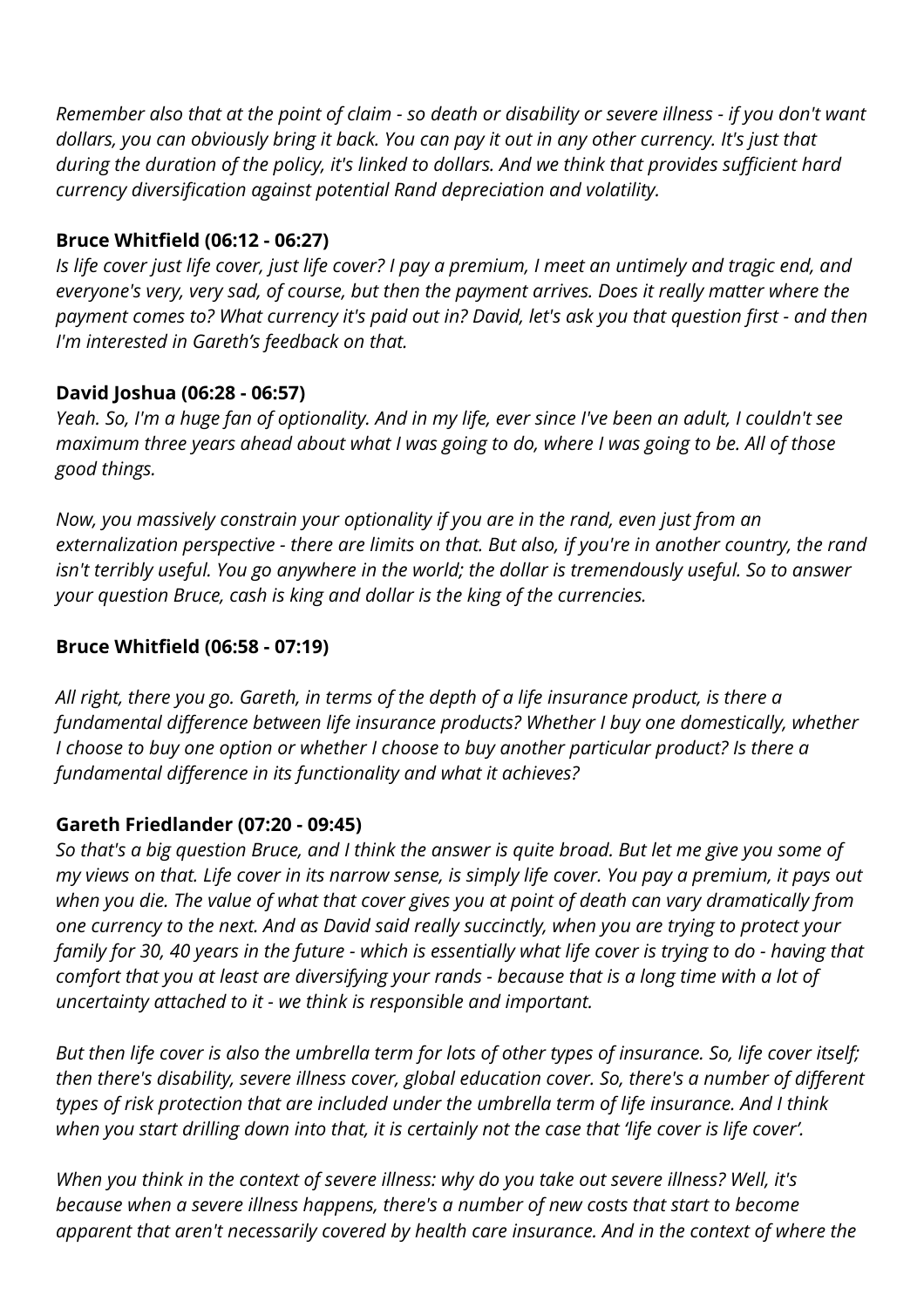*world is going, when you look at some of the biggest medical trends around the world, there's this kind of concept of 'super specialization'. Some of the rarest cancers have particular centres of excellence based in Europe, in America, that are highly specialized at treating a very specific type of cancer.*

*It's nothing about what our local health care industry is like. It's actually very good on the private side. But there are just these centres of excellence that have become incredibly effective at treating new types of cancers, new breakthrough treatments. They're also incredibly expensive and typically won't be covered by medical aid. So, we think that that's where having hard dollar-based severe illness cover becomes incredibly important. It helps you to protect yourself and give yourself access to the best possible treatment for you or your family when one of these sad and tragic illnesses occur. And that is invaluable, we think Bruce.*

## **Bruce Whitfield (09:46 - 10:58)**

*The world's an exciting place. David, I mean, we look at the world and we look at it as in the olden days, we used to have a thing called a passport. You'd utilise that to get on an airplane, go somewhere fun. Maybe one day we'll do it all again. But in real terms, the issue of migration - South Africa, goes through waves of migration from time to time, and we're going through one of those waves at the moment, and I think it's fairly normalized in South Africa.*

*But there is also, just as you I think put it earlier, the optionality - we are global beings. I mean, why not… if a great opportunity comes up in Birmingham, or Bangkok or Bangladesh, wherever it might be. Why don't we grab that opportunity? And having a global solution solves the problem to reinvent yourself wherever you go to work and live.* 

*I've got a friend, for example, who works for the United Nations. She's worked in five different countries in eight years. And luckily, because she's with the UN, it's all nice and stable and sorted and centralized - a stable set of financial planning. But if you're going to be job hopping or opportunity seeking around the globe, as many people can do, that stability, the certainty of the admin bit being in place is unshakable in value.*

# **David Joshua (10:59 - 11:58:)**

*I would 100% agree and having lived in London for eight years of my life - London is made up of people from all over the world. And again, the South African paradigm is people migrate, and they emigrate and we go through waves. All countries do. There is a natural inbuilt tendency and desire for exploration within the human spirit, shall we say. And so that should be supported and encouraged. And the fact that you can have these financial solutions, which didn't exist a year, well, five years ago, let alone a decade ago, is a tremendous boon. And it provides the peace of mind as well as the optionality. And as you've said, you know, this digital nomad trend, it's here. You know, the last 18 months have proved that people can get their work done anywhere in the world, provided they have a Wi-Fi connection.*

*And just being forward thinking enough to think, 'I don't know what the future looks like, but I am in a position to protect it. What provides me with the most optionality, both geographically, in terms of currency, and then also in terms of the additional offerings that it can give me?'*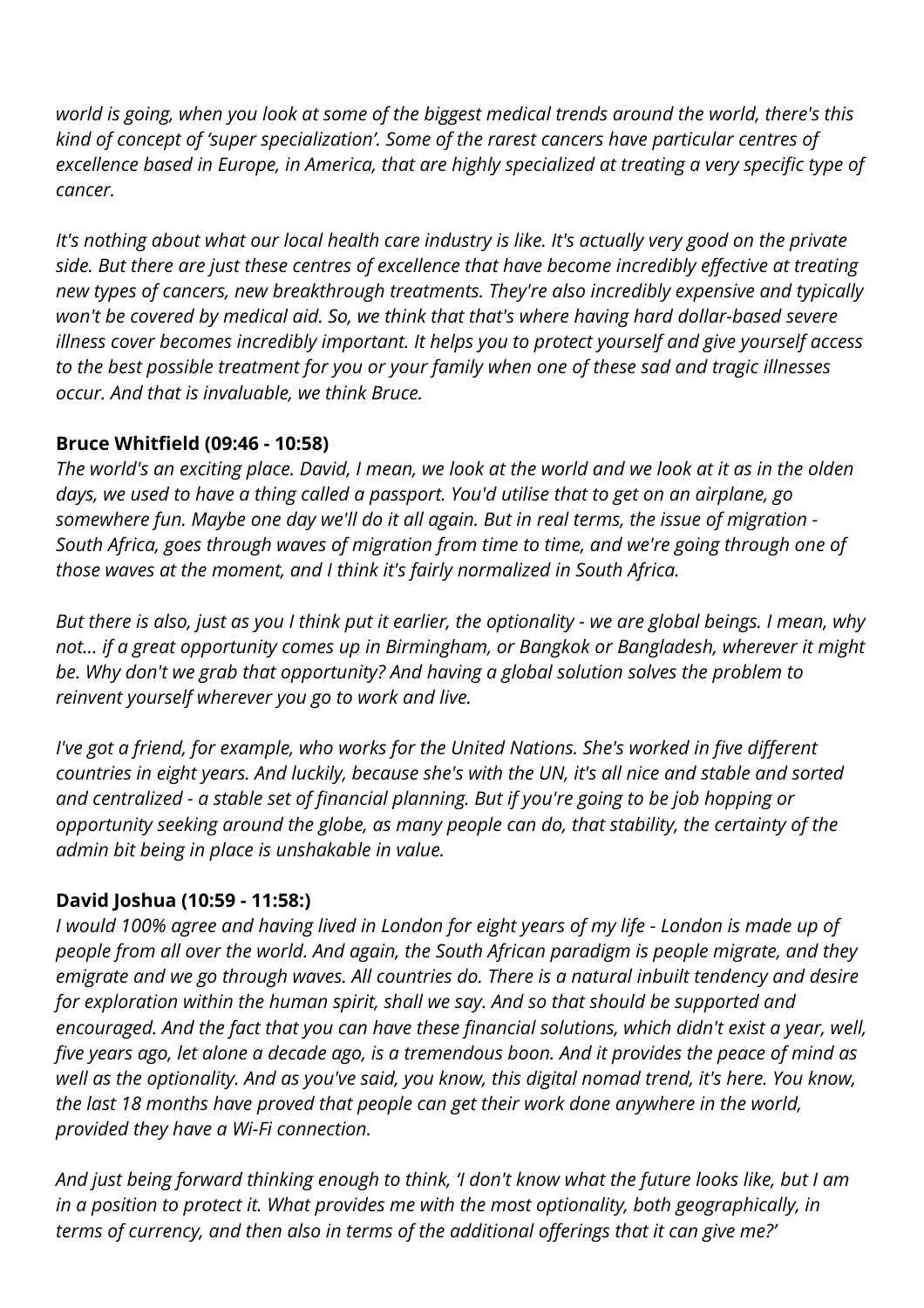## **Bruce Whitfield (11:59 - 12:31)**

*And that's the point here, Gareth. I mean, from a pure product perspective, just the sense of optionality, that sense of globalization, the sense of being… I have a very well-known friend. His name is David Shapiro. You might know him. He's been a stockbroker for 50 years. He lives in Joburg. He's got one kid in New York, another in Australia, another in Johannesburg, grandchildren at opposite ends of the world in different time zones… And it's that sense of flexibility of the 21st century life that the very needs of globalized families can be addressed.*

# **Gareth Friedlander (12:32 - 14:05)**

*Absolutely, Bruce. And I think when you think of that in the context of long-term risk planning, where you really are looking at 20, 30, 40 year horizons; how many of us are there who can say with certainty - myself, my children, my grandchildren will not be moving around during that period of time when we look at the trends.*

*So, it seems like the responsible way to do financial planning - to have that element of hard currency protection and diversification in the context of your planning. I think something else to mention, which is one of the key benefits that we see on our Dollar Plan, is our education protection product.*

*And there the idea behind it is that - and it's a local product that we've had for many years very successfully, but we've extended it onto our offshore platform - whereby if something happens to you or your spouse, we effectively indemnify your child's education right from crèche to university.*

*And on the dollar version of that -the offshore version of that, we've set the indemnification levels in line with overseas schooling and university costing. So, again, that provides wonderful optionality. If something were to happen to me or my wife; to know that my daughter is covered wherever she may end up studying and over the full duration of that study period. So that's a popular benefit on this plan, and we think a really important piece of the financial planning puzzle.*

### **Bruce Whitfield (14:06 - 14:23)**

*Part of the financial planning is also understanding the costs of what you're buying and what you're spending your money on, Gareth. In terms of Rand for Rand, what are you getting in terms of cover that you're getting versus the potential pay out and what that might be one day? Just take me through the structure one might expect.*

### **Gareth Friedlander (14:24 - 16:39)**

*Usually one tends to think that anything offshore feels a little bit less accessible and more expensive and for a certain part of the population. And we've really tried to ensure that's not the case. This is a highly accessible product. We've set the minimum premium at fifty dollars a month. So that would really include a large portion of the target market that we play in. We think that most of our clients would be able to access this Dollar Life Plan at that fifty-dollar level.*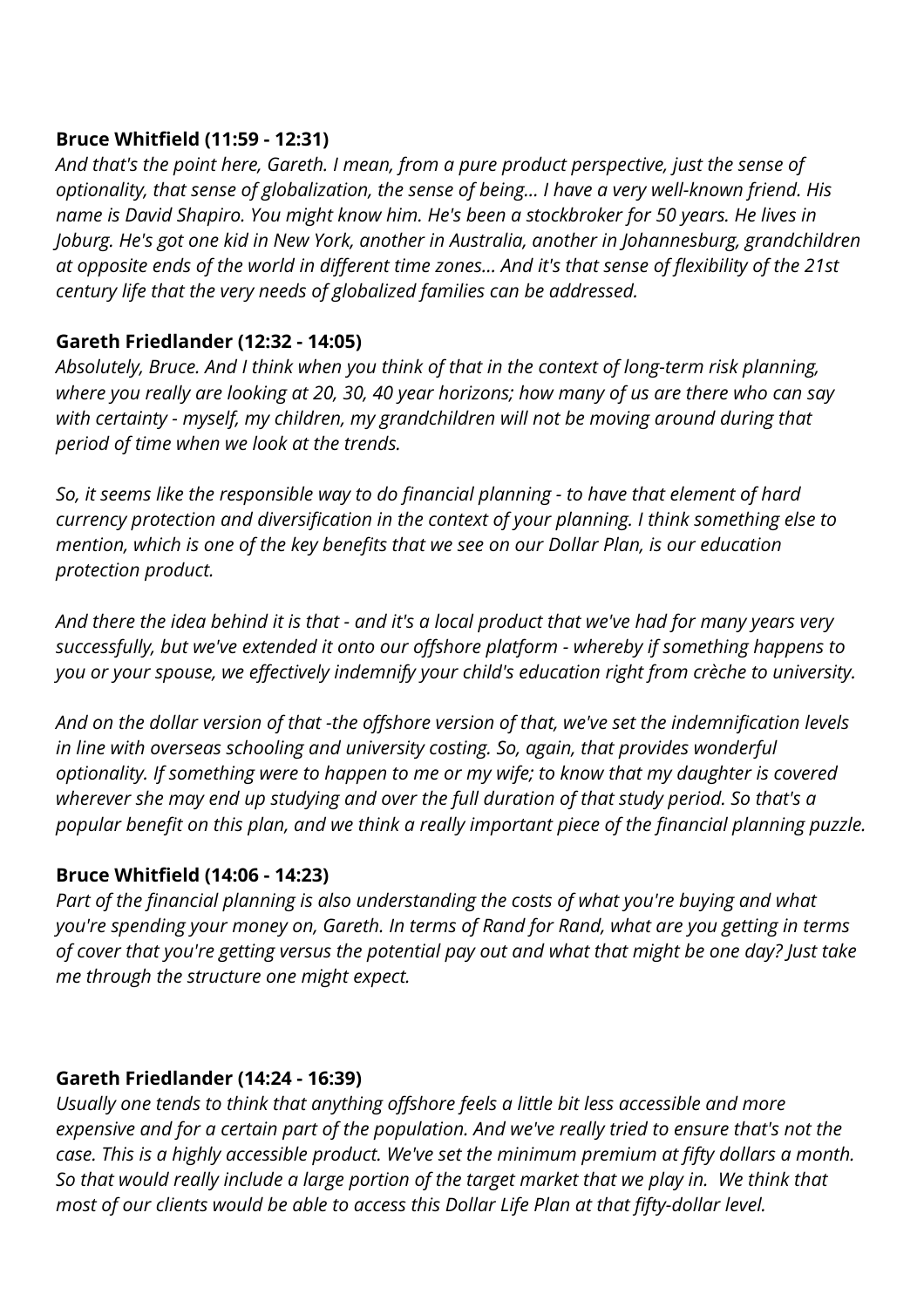*And then something else that we've put a lot of work into is ensuring that the financial planning process and the budgeting process each month is not volatile, because usually you would have to pay a rand amount that fluctuates with how the dollar fluctuates. So, we've introduced a new feature called our Vitality Exchange Rate Protector, which effectively locks in the exchange rate on the product at the level it is today, or even at a discount to that level. So, we've actually got a special offer running at the moment up until the end of 2021 where we're locking in R10.90 to the dollar for the first three years of the policy. It really adds huge value, but also a huge certainty to your structure. You know exactly what you're paying in rands, even though your cover has the benefit of attaining that appreciation due to Rand depreciation.*

*So, it's a very accessible benefit and designed with real certainty and no volatility. And when you do all those calcs, especially with that special offer, you'll find that it might even be cheaper than the equivalent Rand cover that you can buy today.*

*It's a highly valuable product and highly accessible, and we think that when you're looking at your financial planning, this should be a natural question that you ask. Do my FNA. How much cover do I need? And once I've determined how much cover I need, the next question should naturally be, well, how much are we going to put local and how much are we going to put offshore? That's how you do your investment planning with diversification, as David mentioned. And we believe that, that should be the natural path of risk financial planning as well.*

# **Bruce Whitfield (16:40 - 17:09)**

*I never dream of trying to get into the mind of a Discovery actuary because I think I'd get lost very, very quickly. They follow pathways that are unknown to most other human beings. But when it comes to underwriting life cover in a place like South Africa, our risk profile is very different to many other parts of the world. By its very nature, South African life cover is probably more expensive because it's a more dangerous place to live. You have that something of a protection, I suppose, in a globalized world. Do you factor that into your considerations at all?*

### **Gareth Friedlander (17:10 - 19:14)**

*That is true. Obviously, in different countries, you'll have different based mortality rates that go into the pricing of life insurance. Where we've been particularly successful in the South African space is using Vitality and our Shared-value model to really change client's behaviour and be able to bring down that mortality curve quite dramatically.*

*We did a study about three or four years ago where it shows that our engaged clients - so clients on a gold or diamond Vitality status - they actually have a life expectancy of about 88, which rivals that of Japan, which is the country with the longest life expectancy in the world.*

*So in that context, you don't find that you're paying more in the South African market than for an equivalent product that you could buy offshore and one of the more developed markets. The flip side of that also is that South Africa is a global leader in insurance innovation. We have the best insurance products in the world. You find year in and year out that we are winning insurance innovation awards and the type of cover that comes out in the South African market is highly competitive and hugely differentiated compared to what you can buy overseas. So, we think*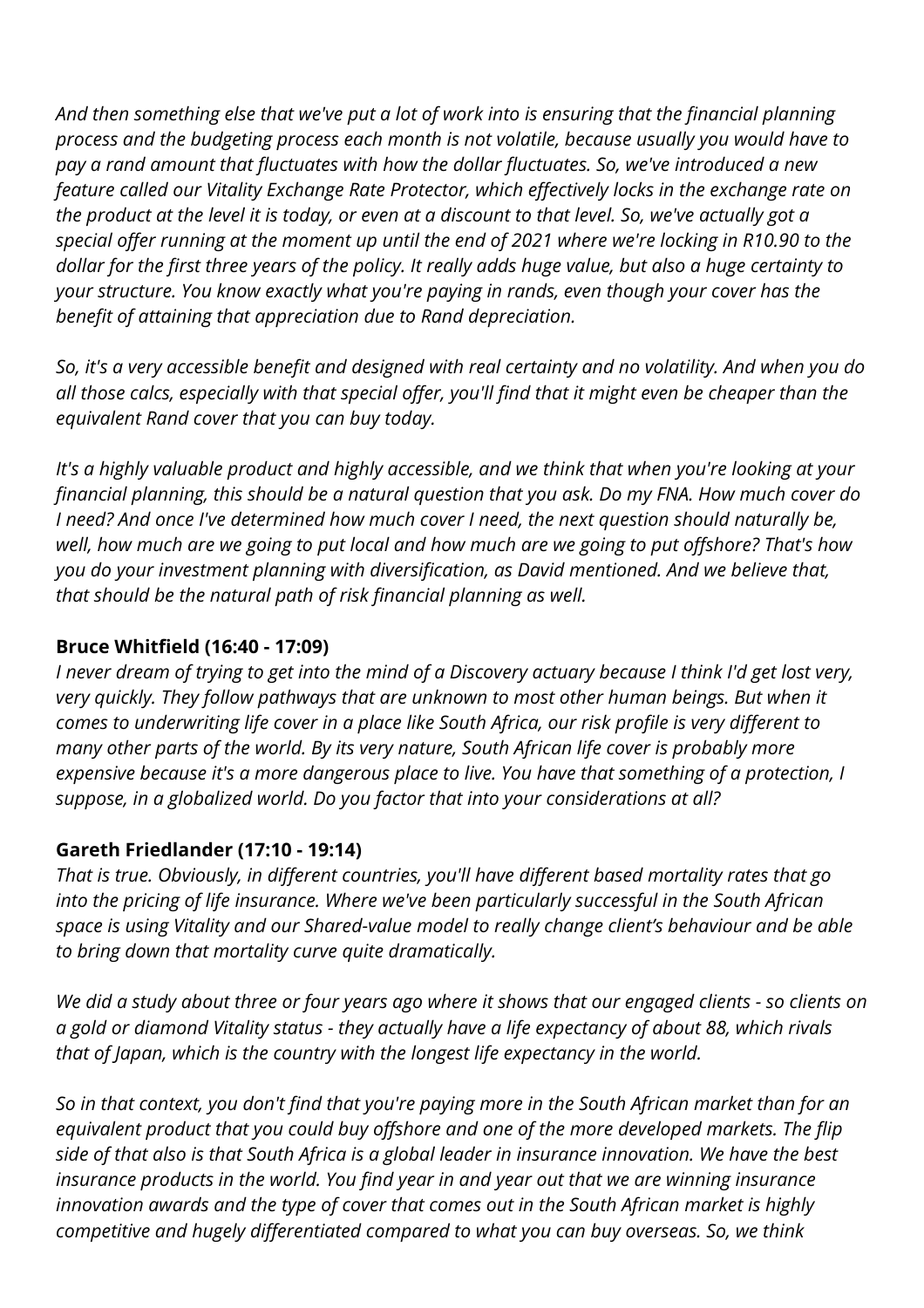*actually having access to the South African benefits, which are frankly streets ahead of what you can buy around the world, as well as this shared-value pricing model, allows you the best of both worlds. You can get access to the best benefits, but still have them offshore and in hard global currency, which we believe is very important.* 

*I urge advisors or clients out there to go and test this out. You'll see if you were to quote on a client's policy in most developed countries around the world, you won't get a better premium and you certainly won't get better benefits or a wider range of benefits compared to what you get on our Dollar Life Plan here.*

## **Bruce Whitfield (19:15 - 19:23)**

*David, what does this mean for global wealth planning in terms of structuring estates? Take me through what you would need to consider as that part of the process?*

## **David Joshua (19:24 - 19:50)**

*Do you know, it's far less arduous than it's ever been, and it's significantly less arduous than it was even five years ago. So, the key here is using an international finance centre to hold the physical contract and the physical wealth.*

*So, I'm from an island called Jersey that has a huge South African expat community, as well as South African financial institutions. Discovery use Guernsey, which you can actually see across the ocean from Jersey on a clear summer's day.*

# **Bruce Whitfield (19:51 - 19:54)**

*So that's what, once a year, maybe twice the next global warming?*

# **David Joshua (19:55 - 21:03)**

*Yeah. And not this year either. Anybody who's lived in the UK this year, they haven't had a summer. So it's a blessing to be in South Africa. And what happens is Discovery take care of the admin in a seamless fashion - And this isn't just Discovery, it's actually across the financial services industry. The friction involved with a client externalizing their wealth and then recalling it or in terms of estate planning, having a life-changing event or death even; the probate process and the legalities alongside that are actually, in a lot of instances, more seamless than the South African system, where there can be frozen bank accounts for wives. And you can run into all sorts of technicalities, which are technicalities when you're not in them, but they can make a moment of how last longer and be more intense.* 

*The beautiful thing about the externalization of wealth and then the offshoring back on - it is governed by the International Finance Centre's legal system - And those systems are specifically designed to assist people - get their money, protect their money and give it to them when they need it.*

# **Bruce Whitfield (21:04 - 21:25)**